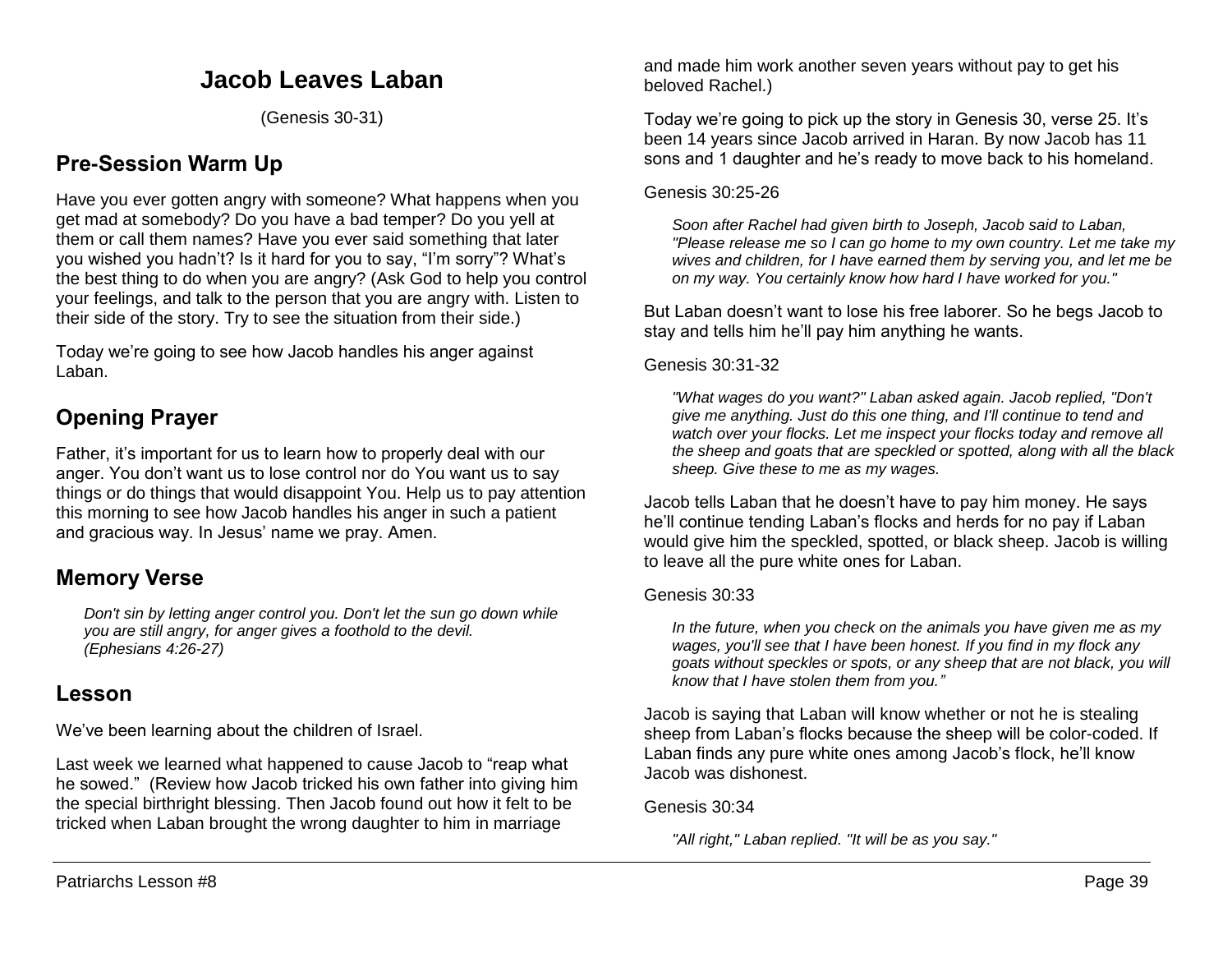So Laban agreed to the bargain.

#### Genesis 30:35-36

*But that very day Laban went out and removed the male goats that were streaked and spotted, all the female goats that were speckled and spotted or had white patches, and all the black sheep. He placed them in the care of his own sons, who took them a three-days' journey from where Jacob was. Meanwhile, Jacob stayed and cared for the rest of Laban's flock.*

Laban separated out the speckled, spotted, or black sheep. So, Jacob continued to keep Laban's flock which started out with all pure white sheep. But God caused the females to give birth to young that were streaked, speckled, and spotted. This is how Jacob built his own flock.

### Genesis 30:43

*As a result, Jacob became very wealthy, with large flocks of sheep and goats, male and female servants, and many camels and donkeys.*

God blessed Jacob for all of his honest, hard work for Laban by multiplying his flocks. But Laban's sons became jealous of Jacob's prosperity and began to grumble and complain to their father.

### Genesis 31:1-2

*But Jacob soon learned that Laban's sons were grumbling about him. "Jacob has robbed our father of everything!" they said. "He has gained all his wealth at our father's expense." And Jacob began to notice a change in Laban's attitude toward him.* 

Have you ever felt jealous? (Teacher, let the children talk about what jealousy is, how if feels, and give examples.) Jealousy always causes trouble among people. Jacob's brothers-in-law were greedy. They felt that the flocks that Jacob had should be theirs. But Jacob and Laban had made an agreement. Those sheep were Jacob's pay for all those years of free labor. However, Laban's sons felt cheated out of what they thought should be their inheritance.

But God was taking care of Jacob just like He had promised to take care of Jacob's grandfather Abraham and his father Isaac. As we shall see, God used Laban's son's anger against Jacob to make him decide it was time to move away from Laban and go back to the land of his own father.

Sometimes God uses uncomfortable circumstances in our lives to get us to move on and change directions in life. Just like the way Jacob got his sheep to move on with the use of a staff and rod, God sometimes uses hard times in our lives to get us to move on to new places.

#### Genesis 31:3

*Then the LORD said to Jacob, "Return to the land of your father and grandfather and to your relatives there, and I will be with you."*

Jacob talked to his wives Leah and Rachel and they decided to go back to the land that Jacob had come from. So one day while Laban was busy shearing sheep, Jacob and his wives and sons and camels left without telling Laban.

But Laban chased after Jacob and catches up with him.

### Genesis 31:26

*"What do you mean by stealing away like this?" Laban demanded. "How dare you drag my daughters away like prisoners of war?* 

But Jacob gets angry that Laban chased after him like a criminal.

### Genesis 31:41-42

*Yes, for twenty years I slaved in your house! I worked for fourteen years earning your two daughters, and then six more years for your flock. And you changed my wages ten times! In fact, if the God of my father had not been on my side—the God of Abraham and the fearsome God of Isaac you would have sent me away empty-handed. But God has seen your abuse and my hard work. That is why He appeared to you last night and rebuked you!"*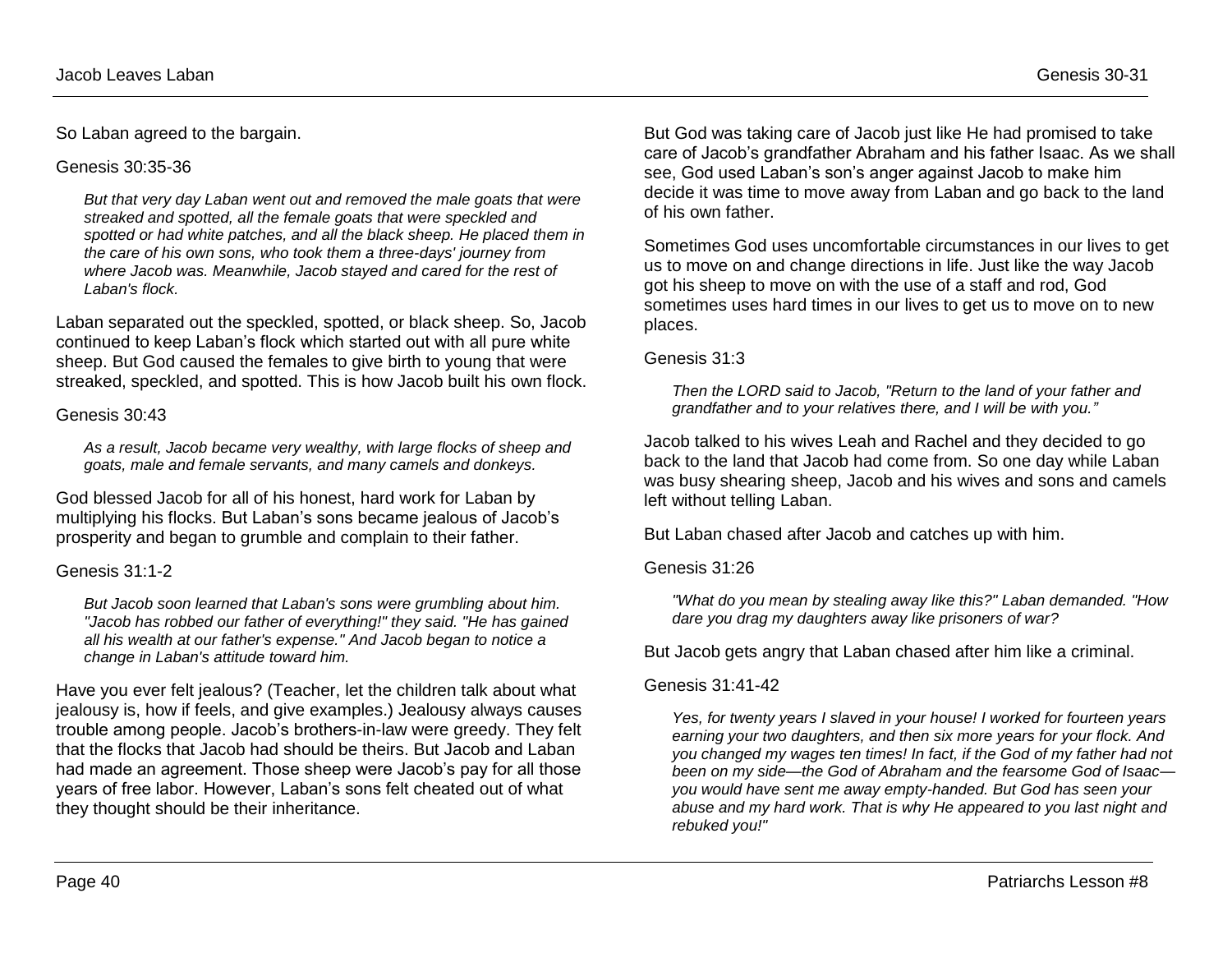Jacob and Laban make peace and they part ways the next morning on good terms.

#### Genesis 31:55

*Laban got up early the next morning, and he kissed his grandchildren and his daughters and blessed them. Then he left and returned home.*

It is always good to make up with people you are unhappy with. The Bible tells us not to let the sun go down on our anger. It also tells us that God doesn't even want us to pray to Him or worship Him until we have gone to the person that has offended us and make up with him or her. It doesn't matter whose fault it is. Don't wait to solve differences between you and someone else. Even if the other person is in the wrong, go to him or her and make it right between you as soon as you can. Matthew 5:9 says, *"Blessed are the peacemakers, for they shall be called sons of God."* We must be quick to forgive so that anger does not fester. The devil would like to take advantage of our anger, but the Holy Spirit can give us power to rise above it.

## **CLOSING PRAYER**

Father, teach us to be peacemakers like Jacob. Help us to be quick to forgive people when they treat us wrong or disappoint us. Give us the power of the Holy Spirit to rise above our anger. Help us to make it a policy to not let the sun go down on our anger. In Jesus' name, I pray. Amen.

## **LEARNING ACTIVITIES**

## **CRAFT CORNER**

## **GAME CENTER**

### *Who Am I?*

Pin the names of the characters we have been studying about on the backs of the children. Each child has to guess who they are by asking yes or no questions of the other children. Use the following names:

- Abraham
- Sarah
- Isaac
- Rebekah
- Jacob
- Esau
- Rachel
- Laban

Alternatives to this game would be as follows:

- a. Let the class give the child clues to what character they are.
- b. Let the child have the class guess who he is: you can give copies of the questions that follow to the child and let him ask the class those questions.
- c. Or, divide the class into teams and ask the following questions of the teams for points.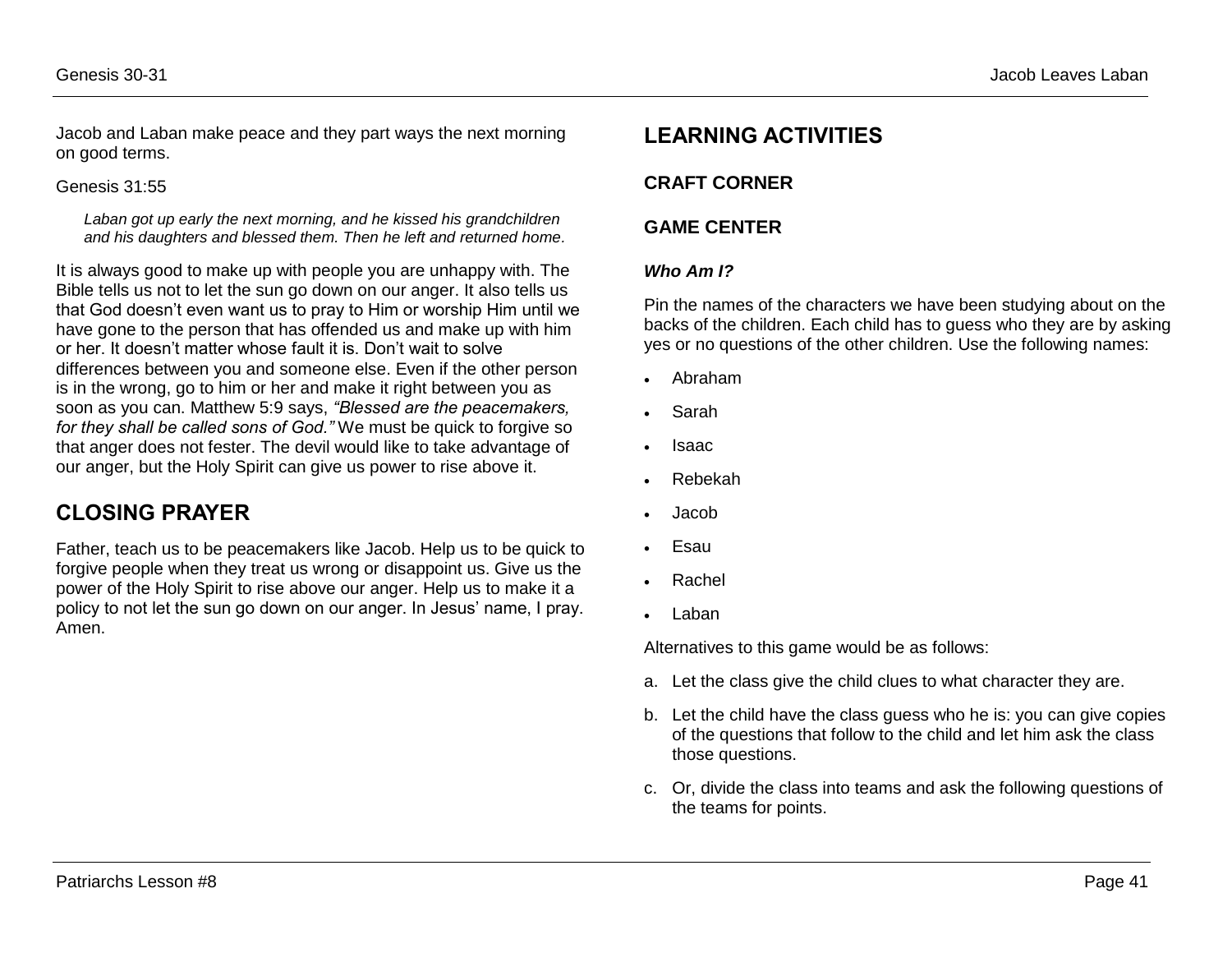Ask the following questions until the children guess who you're talking about:

### *Abraham:*

- 1. My father's name was Terah. We lived in a city called Ur. Who am I?
- 2. One day, God told me to take my family and leave our home in Ur to go to a place that He would show me. I did not know where we were going, but I wanted to obey God. We left Ur and started a long journey. Who am I?
- 3. On the way to the land God had promised me, we stopped in Haran. My father died there. Soon, God told me this was not the place He had prepared for us, so we left and started out once more. We came to a land called Canaan. God told me that this was the land He had promised to me. Who am I?
- 4. One day, Sarah, my wife, had a baby at the age of 99! Who am I?

### *Sarah:*

- 1. God told my husband and I to go to a new land. We didn't know where it was. We had to travel a long way from our home in Ur to get there. Who am I?
- 2. God promised my husband that if we would trust Him and go where He told us, that He'd make our descendants a great nation. Who am I?
- 3. I was very old when I had my first child. I thought it was pretty funny that God would give me a child at the age of 99, so I named him "Laughter." Who am I?

### *Isaac:*

- 1. My father was a very important man. He was rich and had many herds and cattle and camels. My mother and father were very old when I was born. I made them very happy. Who am I?
- 2. My father and mother and I lived in a land called Canaan. In this land there were many people who worshiped idols. My parents did not want me to marry anyone from this land. They wanted me to love and serve God with my wife. They sent a servant to Haran to look for a wife for me. Who am I?
- 3. Our servant went to Haran. He asked God to help him find me a good wife. A girl came to the well and gave him and his camels a drink of water. She was very kind. Who am I?

## *Rebekah:*

- 1. I am a young and beautiful shepherdess. One day I went down to the well to draw water for my sheep. I noticed a man who looked liked he'd been traveling a long, long time. Who am I?
- 2. I offered the stranger some water and asked him if I could water his camels, as well. Who am I?
- 3. I took the stranger home with me and he gave me lots of gold jewelry and asked if I would go to a far away place with him to be the wife of his master. Who am I?